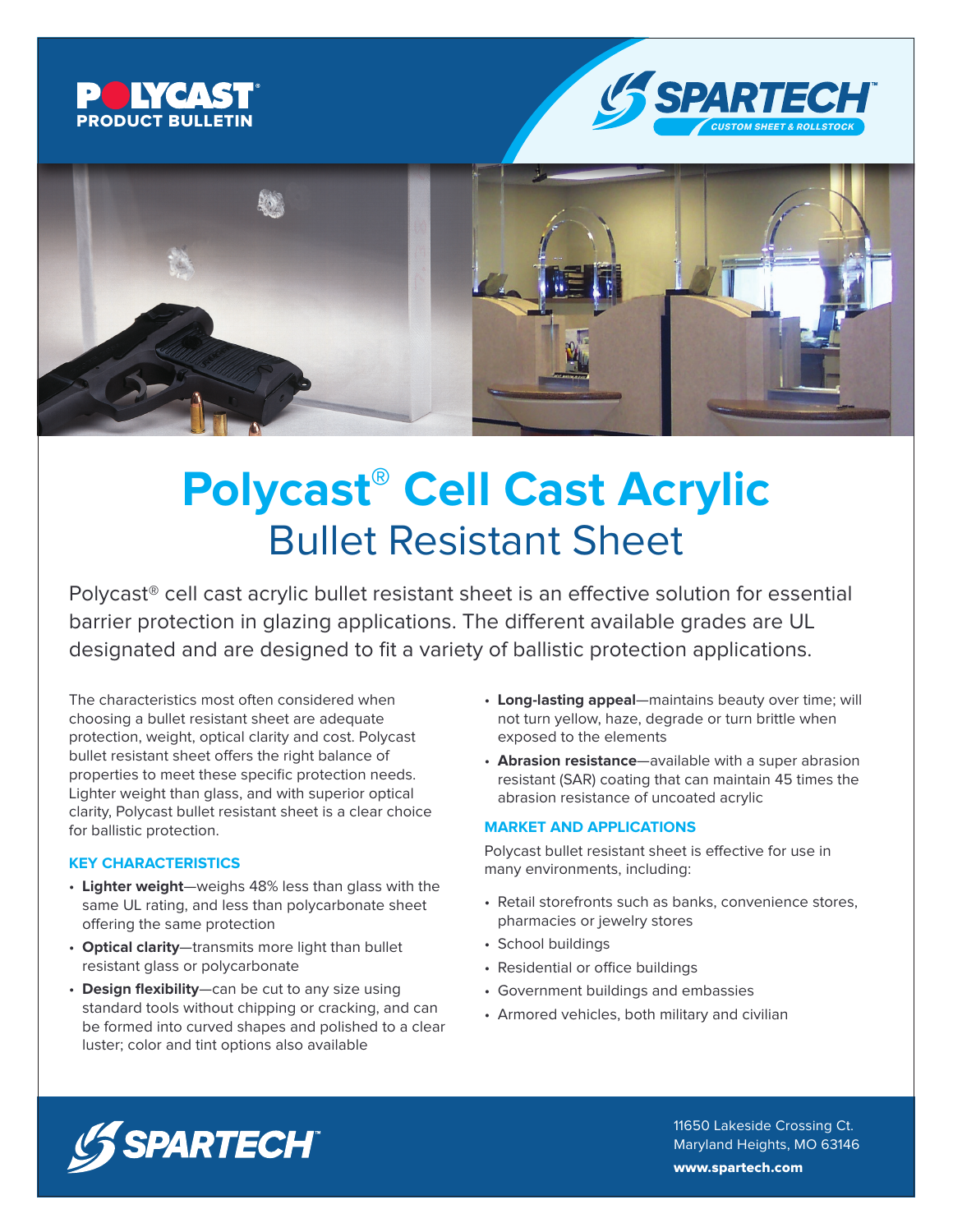# **Available Grades** Ul 752 Ballistic Standards

### **POIYCAST®**

#### **UL LEVEL 1 - POLYCAST MP 1.25 BR SHEET**

Protects against handguns of medium power, such as the 9mm and Super 38 Automatics— any handgun with a muzzle energy of 380 to 460 foot-pounds.

#### **UL LEVEL 2 - POLYCAST HP 1.25 BR SHEET**

Thin, light protection against high-power handguns, such as the .357 Magnum or other guns with a muzzle energy of 548 to 663 foot-pounds.

#### **UL LEVEL 3 - POLYCAST SP 1.25 BR SHEET**

Ballistics protection against all handguns, including super power guns such as the .44 Magnum. Exceeds criteria within UL Level 3 requirements.

#### **UL LEVEL 6 - POLYCAST SMG 1.25 BR SHEET**

Multiple shot protection from a submachine gun, such as a 9mm Uzi, and exceeding criteria within UL Level 6 requirements.

| <b>TECHNICAL PROPERTIES</b> |                                         |                                    |                                         |                                      |  |  |  |  |  |  |
|-----------------------------|-----------------------------------------|------------------------------------|-----------------------------------------|--------------------------------------|--|--|--|--|--|--|
|                             | <b>MP 1.25</b><br>LEVEL 1               | <b>HP 1.25</b><br><b>LEVEL 2</b>   | <b>SP 1.25</b><br><b>LEVEL 3</b>        | <b>SMG 1.25</b><br><b>LEVEL 6</b>    |  |  |  |  |  |  |
| Protection                  | $9 \text{ mm}$                          | .357 Magnum                        | .44 Magnum                              | Submachine Gun / Uzi                 |  |  |  |  |  |  |
| <b>Optical Properties</b>   | Transmission $> 90\%$<br>Haze $\leq$ 1% | Transmission > 90%<br>Haze $< 1\%$ | Transmission $> 85\%$<br>Haze $< 1.5\%$ | Transmission > 85%<br>Haze $< 1.5\%$ |  |  |  |  |  |  |
| <b>UL Designation</b>       | 752. Level 1                            | 752. Level 3                       | 752. Level 3                            | 752. Level 6                         |  |  |  |  |  |  |
| <b>Thickness</b>            | 1.25"                                   | 1.378"                             | 1.25"                                   | 1.25"                                |  |  |  |  |  |  |
| Weight                      | 7.7 lbs. / sq. ft.                      | 8.5 lbs. / sq. ft.                 | 7.7 lbs. / sq. ft.                      | 7.7 lbs. / sq. ft.                   |  |  |  |  |  |  |
| <b>SAR Coating</b>          | Optional                                | Standard                           | Standard                                | Standard                             |  |  |  |  |  |  |

| <b>AVAILABLE SIZES</b>           |                |                           |                |                           |                 |                |                                   |                 |                |  |  |  |
|----------------------------------|----------------|---------------------------|----------------|---------------------------|-----------------|----------------|-----------------------------------|-----------------|----------------|--|--|--|
| <b>MP 1.25</b><br><b>LEVEL 1</b> |                | <b>HP 1.25</b><br>LEVEL 2 |                | SP 1.25<br><b>LEVEL 3</b> |                 |                | <b>SMG 1.25</b><br><b>LEVEL 6</b> |                 |                |  |  |  |
| $4' \times 6'$                   | $5' \times 6'$ | $6' \times 6'$            | $4' \times 6'$ | $5' \times 6'$            | $6' \times 6'$  | $4' \times 6'$ | $5' \times 6'$                    | $6' \times 8'$  | $4' \times 6'$ |  |  |  |
| $4' \times 8'$                   | $5' \times 8'$ | $6' \times 8'$            | $4' \times 8'$ | $5' \times 8'$            | $6' \times 8'$  | $4' \times 8'$ | $5' \times 8'$                    | $6' \times 10'$ | $4' \times 8'$ |  |  |  |
|                                  |                | $6' \times 10'$           |                |                           | $6' \times 10'$ |                |                                   |                 |                |  |  |  |



11650 Lakeside Crossing Ct. Maryland Heights, MO 63146

www.spartech.com

Copyright ©2018, Spartech, LLC. Spartech makes no representations, guarantees, or warranties of any kind with respect to the information contained in this document about its accuracy, suitability for particular applications, or the results obtained or obtainable using the information. Some of the information arises from laboratory work with small-scale equipment which may not provide a reliable indication of performance or properties obtained or obtainable on larger-scale equipment. Values reported as "typical" or stated without a range do not state minimum or maximum properties; consult your sales representative for property ranges and min/max specifications. Processing conditions can cause material properties to shift from the values stated in the information. Spartech makes no warranties or quarantees respecting suitability of either Spartech's products or the information for your process or end-use application. You have the responsibility to conduct full-scale end-product performance testing to determine suitability in your application, and you assume all risk and liability arising from your use of the information and/or use or handling of any product. SPARTECH MAKES NO WARRANTIES, EXPRESS OR IMPLIED, INCLUDING, BUT NOT LIMITED TO, IMPLIED WARRANTIES OF MERCHANTABILITY AND FITNESS FOR A PARTICULAR PURPOSE, either with respect to the information or product reflected by the information. This literature shall NOT operate as permission, recommendation, or inducement to practice any patented invention without permission of the patent owner.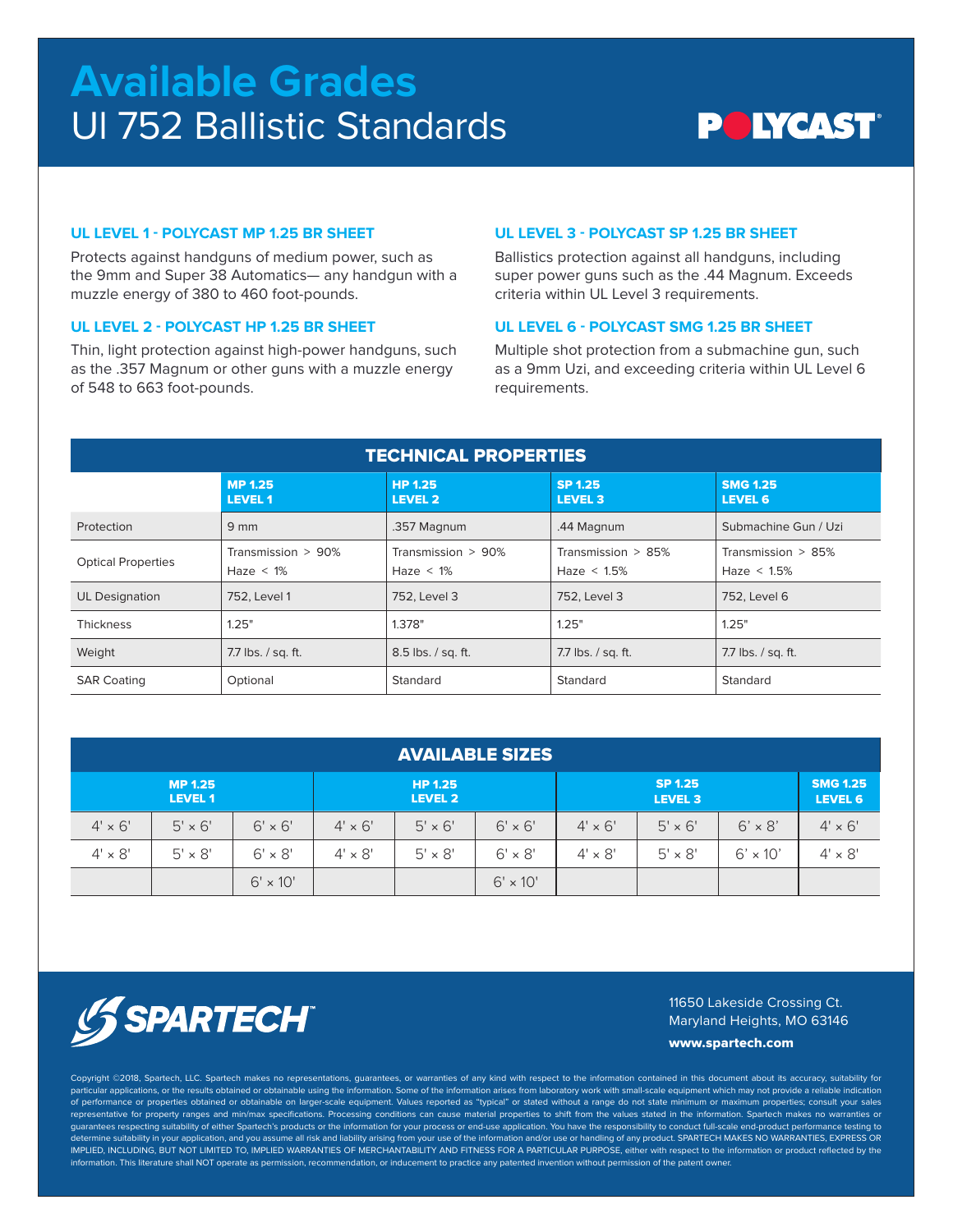



69 Southfield Ave Stamford, Connecticut 06902-7614 Phone +1 203.327.6010 Fax : +1 203.323.2925

### **T E C H N I C A L B U L L E T I N**

### **General Characteristics of PolyOne SP1.25™ (UL LEVEL 3)**

#### **Edge polishing:**

Acrylic core can be buffed polished to very high luster. Flame polishing of the acrylic core is possible, but the outer layers will have matte finish. Buff polishing is recommended. The acrylic core will be glossy and clear; the outer layers will look darker. Outer layers will maintain matte finish.

#### **Cementing:**

Not recommended. Typical of all laminate materials, cementing not recommended.

#### **Thermoforming:**

Not recommended. Typical of all laminate materials, thermoforming not recommended.

#### **Building code ratings:**

Meets the test requirements of Building Code class CC1.

#### **Weatherability:**

10 year without visible changes.

#### **Warranty:**

Lifetime warranty against any weather related appearance changes.

#### **Chemical Resistance:**

Superior to uncoated acrylicor polycarbonate.

#### **Fabrication:**

Use same tooling and procedures as for acrylics.

#### **Maximum Continuous Service Temperature:**

180 F

#### **Minimum Continuous Service Temperature**:

-26 F (lowest temperature tested for bullet-resistance)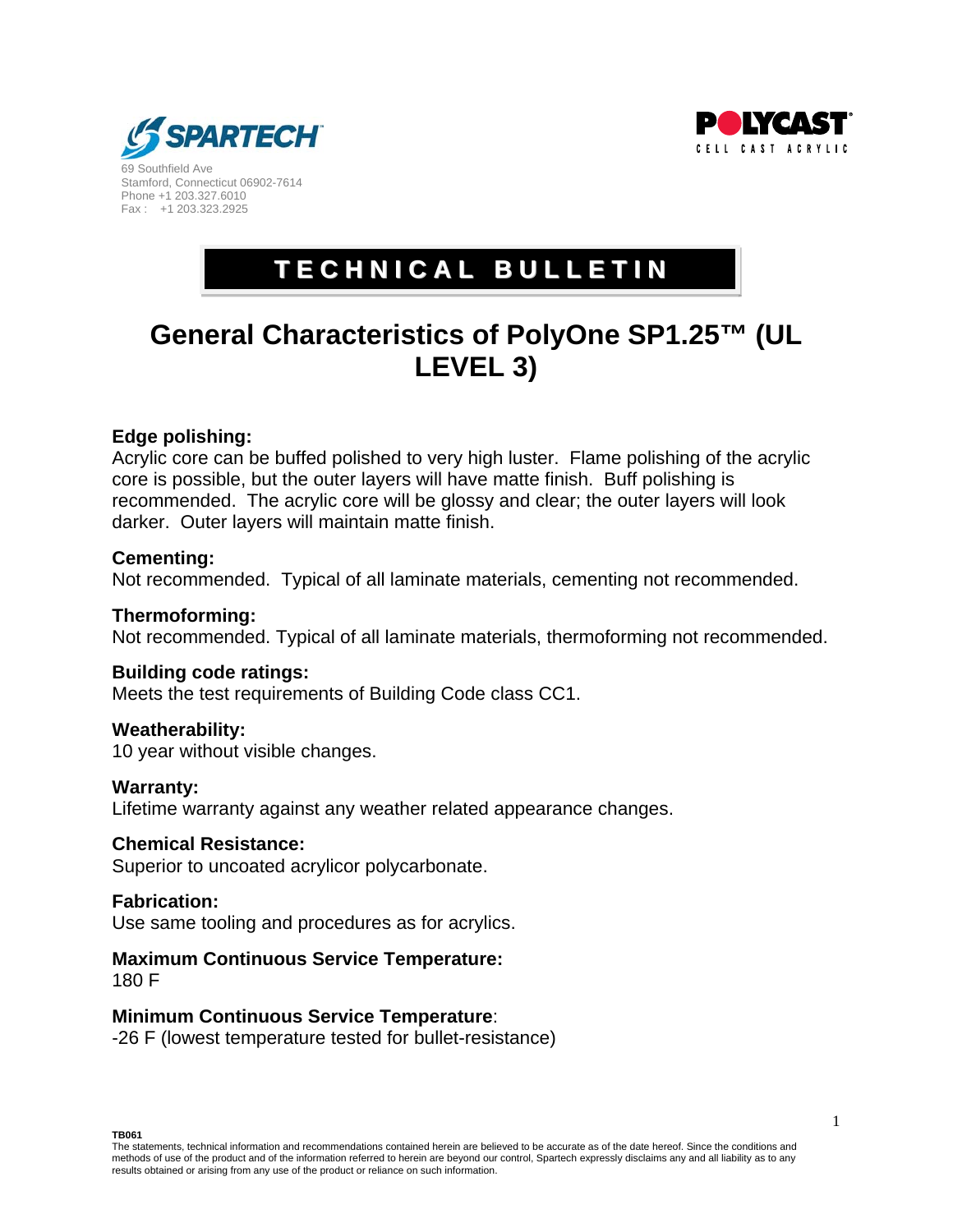

## **Polycast SAR HP UL 752 Level 2 Bullet Resistant Acrylic vs. Polycarbonate Laminated Products**

- **Polycast SAR HP UL 752 Level 2 Bullet Resistant Acrylic is a Monolithic Sheet (one solid piece - no risk of delaminating)**
- **Polycast SAR HP UL 752 Level 2 Bullet Resistant Acrylic has superior optical properties.** 
	- o **Less than 1% haze level**
	- o **Superior crystal clear edge quality; no interlayer exposure vs. Polycarbonate.**
	- o *Light Transmission Comparison*

**POLYCAST SAR HP UL 752 Level 2 Bullet Resistant ACRYLIC Polycarbonate Laminate >90% 72%**

- **Polycast SAR HP UL 752 Level 2 Bullet Resistant Acrylic may be used for vertical doors and will not warp like polycarbonate laminates.**
- **Polycast SAR HP UL 752 Level 2 Bullet Resistant Acrylic Backed by a 20 year warranty against deterioration or discoloration under normal use.**